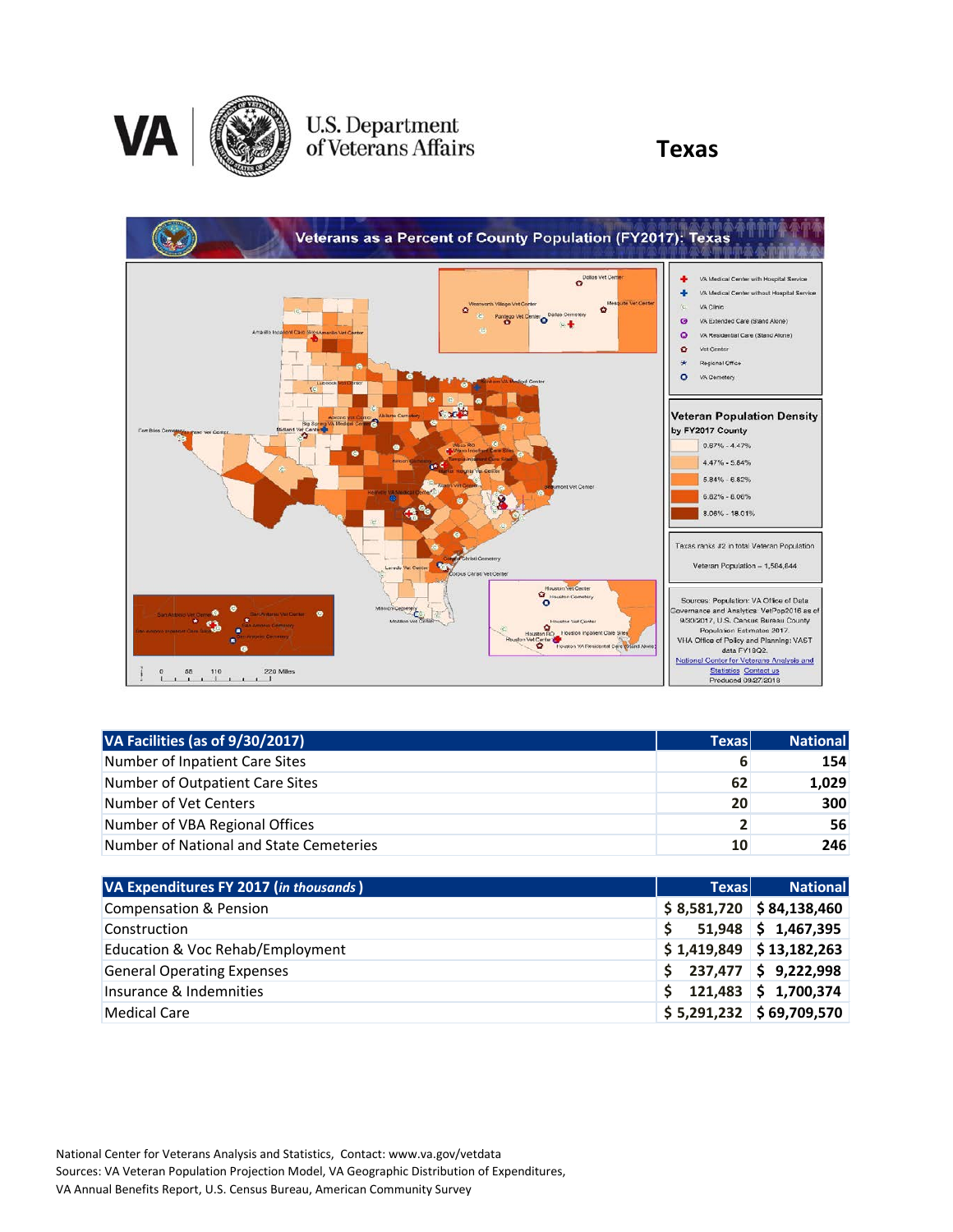

# U.S. Department<br>of Veterans Affairs

### **Texas**

| Veteran Population (as of 9/30/2017)           | <b>Texas</b> | <b>National</b> |
|------------------------------------------------|--------------|-----------------|
| Number of Veterans                             | 1,584,844    | 19,998,799      |
| Percent of Adult Population that are Veterans  | 7.94%        | 6.60%           |
| Number of Women Veterans                       | 177,507      | 1,882,848       |
| Percent of Women Veterans                      | 11.20%       | 9.41%           |
| Number of Military Retirees                    | 212,422      | 2,156,647       |
| Percent of Veterans that are Military Retirees | 13.40%       | 10.78%          |
| Number of Veterans Age 65 and Over             | 627,610      | 9,410,179       |
| Percent of Veterans Age 65 and Over            | 39.60%       | 47.05%          |







| VA Healthcare and Benefits (as of 9/30/2017)         | <b>Texas</b> | <b>National</b> |
|------------------------------------------------------|--------------|-----------------|
| Number of Veterans Receiving Disability Compensation | 444,206      | 4,552,819       |
| Number of Veterans Receiving Pension                 | 20,263       | 276,570         |
| Number of Dependency & Indemnity Comp Beneficiaries  | 37,967       | 411,390         |
| Number of Education Beneficiaries                    | 96,425       | 987,577         |
| Number of Enrollees in VA Healthcare System          | 747,221      | 9,116,200       |
| Number of Unique Patients Treated                    | 486,695      | 6,035,183       |